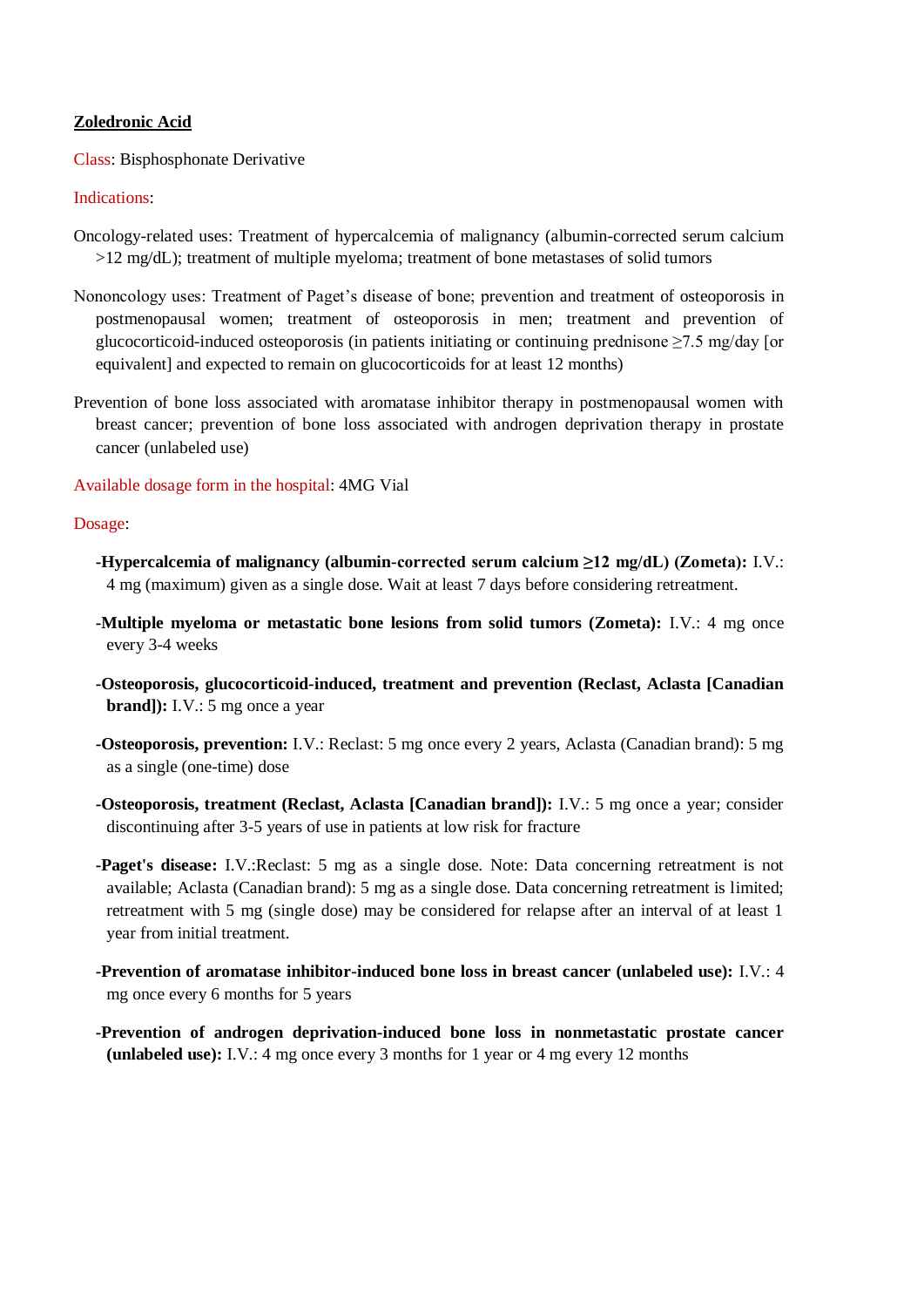**Renal Impairment: Note:** Prior to each dose, obtain serum creatinine and calculate the creatinine clearance using the Cockcroft-Gault formula.

 **Non oncology uses: Note**: Use actual body weight in the Cockcroft-Gault formula when calculating clearance for nononcology uses.

- Clcr  $\geq$ 35 mL/minute: No dosage adjustment required.
- Clcr <35 mL/minute: Use is contraindicated.

# **Oncology uses:**

# *Multiple myeloma and bone metastases:*

- Clcr  $>60$  mL/minute: 4 mg (no dosage adjustment necessary)
- Clcr 50-60 mL/minute: Reduce dose to 3.5 mg
- Clcr 40-49 mL/minute: Reduce dose to 3.3 m
- Clcr 30-39 mL/minute: Reduce dose to 3 mg
- Clcr <30 mL/minute: Use is not recommended.

# *Hypercalcemia of malignancy*:

- Mild-to-moderate impairment: No dosage adjustment necessary.
- Severe impairment (serum creatinine >4.5 mg/dL): Evaluate risk versus benefit, not recommended.

# **Dosage adjustment for renal toxicity (during treatment):**

- Hypercalcemia of malignancy: Evidence of renal deterioration: Evaluate risk versus benefit.
- Multiple myeloma and bone metastases: Evidence of renal deterioration: Withhold dose until renal function returns to within 10% of baseline[Renal deterioration defined as follows:

-Normal baseline creatinine: Increase of 0.5 mg/dL,

-Abnormal baseline creatinine: Increase of 1 mg/dL]

- Reinitiate therapy at the same dose administered prior to treatment interruption.
- Multiple myeloma: Albuminuria > 500 mg/24 hours (unexplained): Withhold dose until return to baseline, then re-evaluate every 3-4 weeks; consider reinitiating with a longer infusion time of at least 30 minutes

# Common side effect:

Cardiovascular (onocology): Leg edema, hypotension

Central nervous system (oncology and nononcology indications): Fatigue, fever , headache, dizziness, insomnia, anxiety, depression, agitation, confusion, hypoesthesia.

Dermatologic: Alopecia, dermatitis

Endocrine & metabolic: Dehydration, hypophosphatemia, hypokalemia, hypomagnesemia